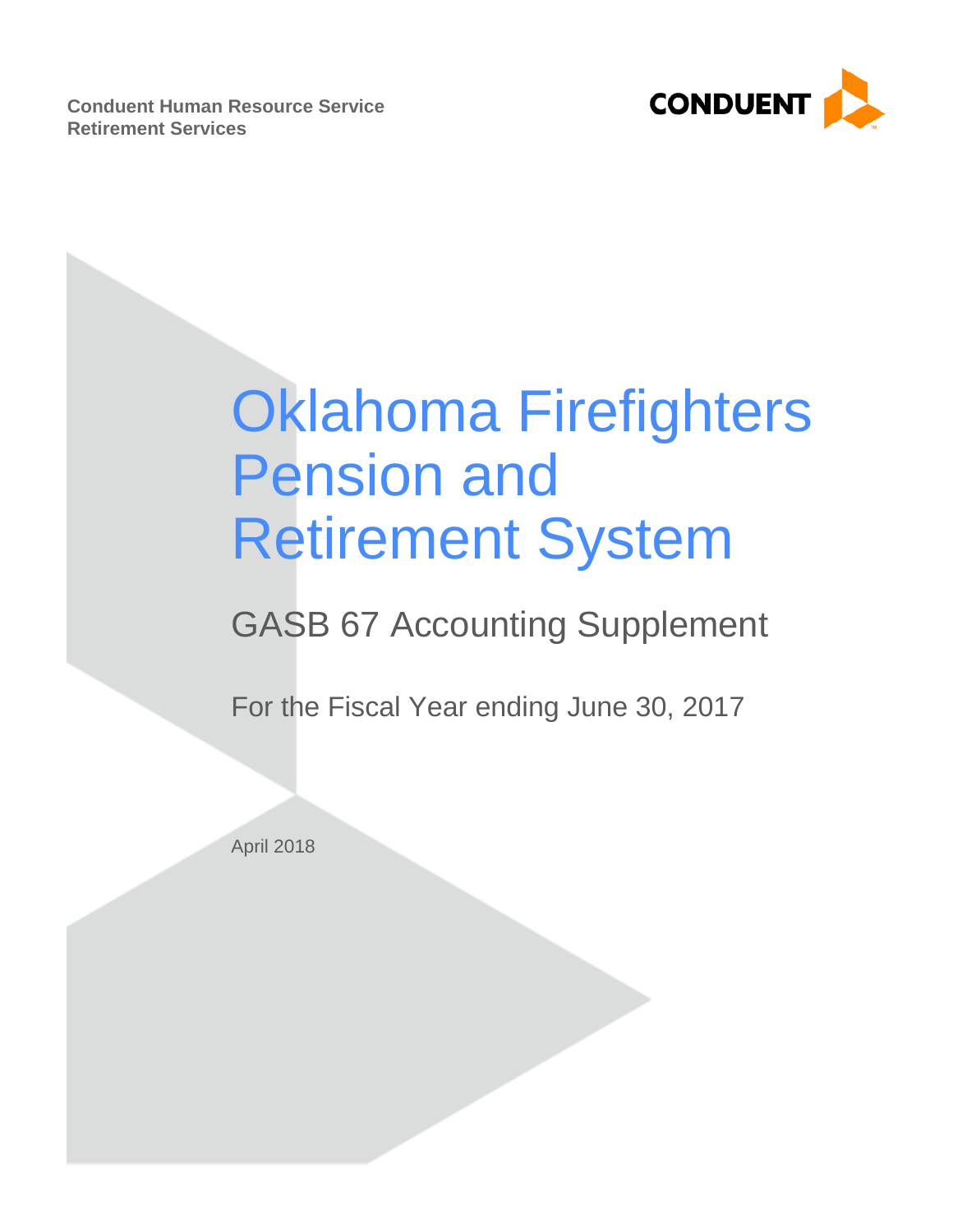

P: 972.628.6800 F: 972.628.6801

April 30, 2018

Mr. Chase Rankin Executive Director Oklahoma Firefighters Pension and Retirement System 6601 Broadway Extension, Suite 100 Oklahoma City, OK 73116

#### Dear Mr. Rankin:

This report has been prepared by Conduent HR Consulting, LLC (f/k/a Buck Consultants, LLC) to complete this actuarial valuation of the Oklahoma Firefighters Pension and Retirement System. This report presents the results of the GASB 67 accounting valuation for the fiscal year ending June 30, 2017.

#### **Purpose of this Report**

The Board of Trustees of the Fund may use this report for the review of the operation of the plan, and in the preparation of the plan's audited financial statements.

Use of this report for any other purpose or by anyone other than the Board may not be appropriate and may result in mistaken conclusions because of failure to understand applicable assumptions, methods, or inapplicability of the report for that purpose. This report should not be provided except in its entirety. Because of the risk of misinterpretation of actuarial results, you should ask Conduent to review any statement you wish to make on the results contained in this report. Conduent will not accept any liability for any such statement made without review by Conduent.

Future actuarial measurements may differ significantly from current measurements due to plan experience differing from that anticipated by the economic and demographic assumptions, increases or decreases expected as part of the natural operation of the methodology used for these measurements, and changes in plan provisions or applicable law. An analysis of the potential range of such future differences is beyond the scope of this report.

#### **Data Used**

Conduent performed the valuation using participant and financial data supplied by the Board of Trustees. Conduent did not audit the data, although they were reviewed for reasonableness and consistency with the prior year data. The results of the valuation are dependent on the accuracy of the data.

#### **Actuarial Certification**

The Board of Trustees selected the actuarial methods and assumptions used in this valuation. The Board has sole authority to determine the expected investment return and other actuarial assumptions. In our opinion, the actuarial assumptions used are appropriate for purposes of the valuation and are reasonably related to the experience of the Fund and to reasonable long-term expectations.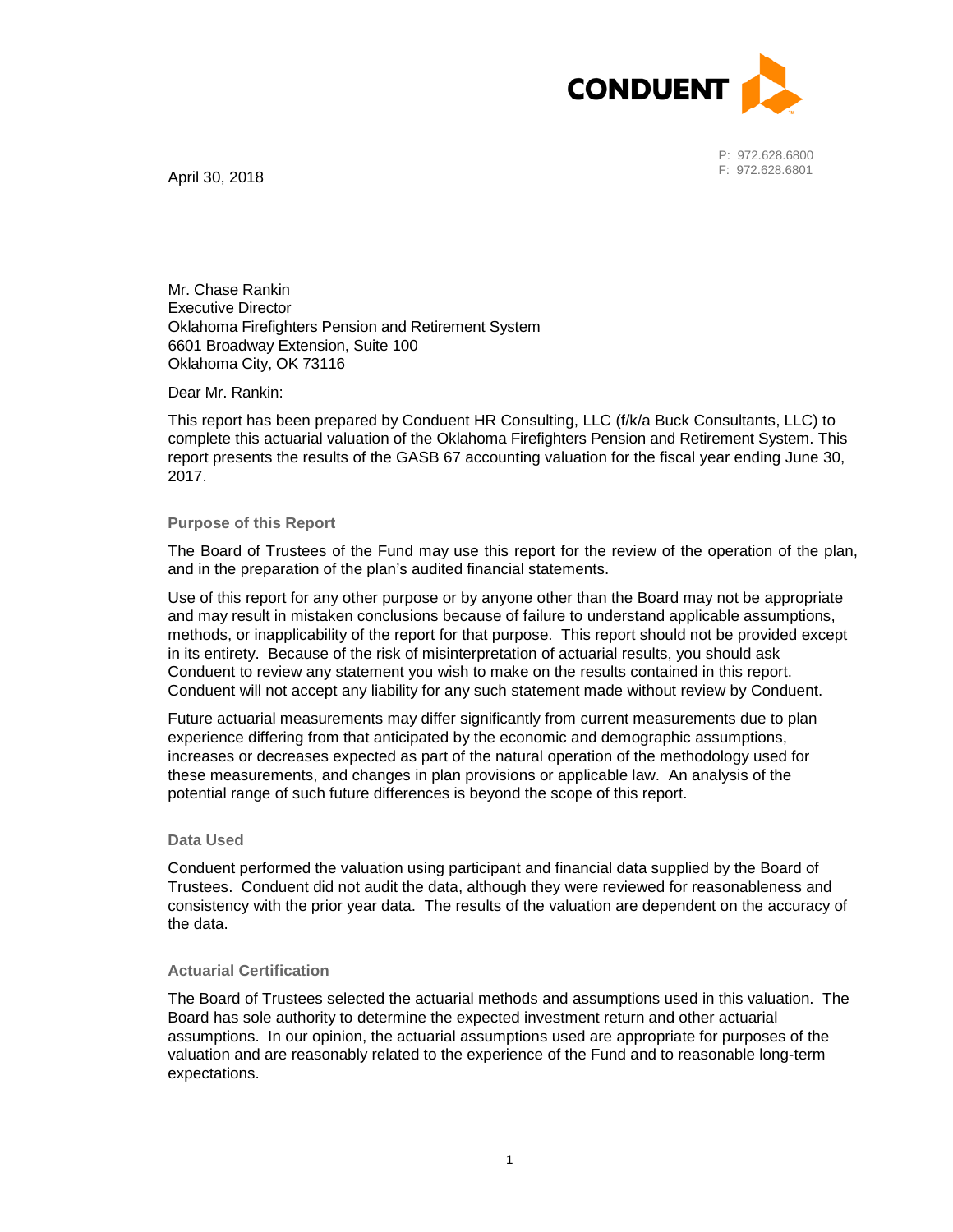

I am a Member of the American Academy of Actuaries and meet the Qualification Standards of the American Academy of Actuaries to render the actuarial opinions contained in this report. This report has been prepared in accordance with all applicable Actuarial Standards of Practice, and I am available to answer questions about it.

Michael A. Ribble, FSA, EA, MAAA Principal, Wealth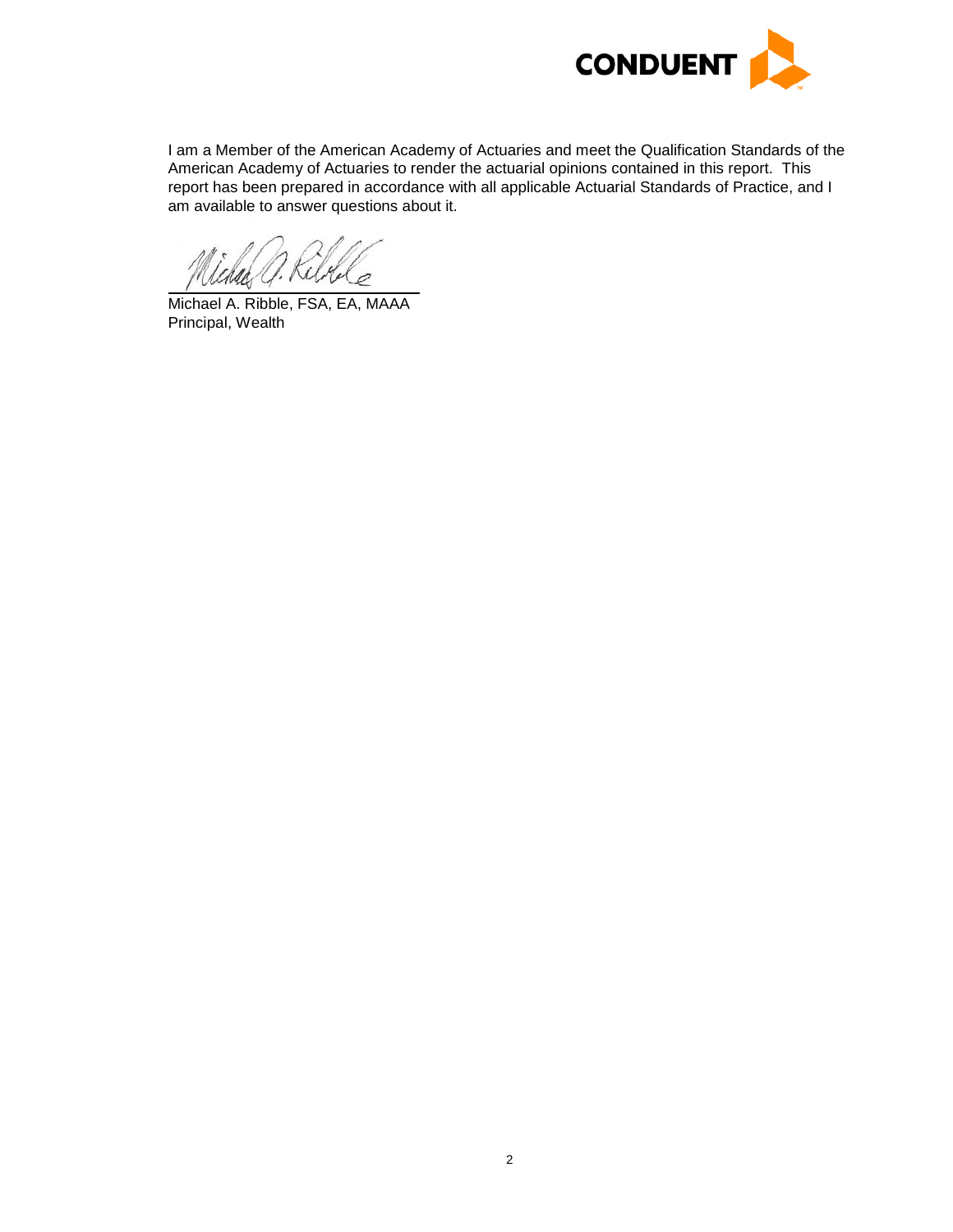

#### **Net Pension Liability**

The components of the net pension liability at June 30, 2017, were as follows:

| Total pension liability                                                       | \$3,767,195,100 |
|-------------------------------------------------------------------------------|-----------------|
| Plan fiduciary net position                                                   | (2,509,471,449) |
| <b>Net pension liability</b>                                                  | 1,257,723,651   |
| Plan fiduciary net position as a<br>percentage of the total pension liability | 66.61%          |

#### **Actuarial assumptions**

The total pension liability was determined by an actuarial valuation as of June 30, 2017, using the following actuarial assumptions, applied to all periods included in the measurement:

| <b>Actuarial Assumptions</b> |                                                                                                                                               |
|------------------------------|-----------------------------------------------------------------------------------------------------------------------------------------------|
| Inflation                    | 3.00%                                                                                                                                         |
| Investment rate of return    | 7.50%, net of pension plan investment expenses.<br>This is based on an average inflation rate of 3.00%<br>and a real rate of return of 4.50%. |

Please see Section 3 of the July, 1, 2017, funding valuation report for a description of the other assumptions used.

#### **Discount rate**

The discount rate used to measure the total pension liability was 7.50%. The projection of cash flows used to determine the discount rate assumed that the Fund's contributions will continue to follow the current funding policy. Total covered employee payroll is assumed to grow at 4% per year. The total statewide insurance premium tax is assumed to grow at 3% per year. In addition, the allocation of the tax to the System is assumed to be 36% for the entire projection period. The Normal Cost Rate for future members is assumed to be 20.86% for all years. Based on those assumptions, the pension plan's fiduciary net position was projected to be available to make all projected future benefit payments of current plan members for all future years and hence, the blended GASB discount rate is equal to the long-term rate of return of 7.50%. Therefore, the longterm expected rate of return on pension plan investments of 7.50% was applied to all periods of projected benefit payments to determine the total pension liability. The long-term expected rate of return remained at 7.50% to reflect the expected asset allocation.

If the fiduciary net position was not projected to be available to make all projected future benefit payments of current plan members for all future years, the municipal bond rate of 3.13% would have been used during the period that the plan was projected to have no fiduciary net position. The 3.13% rate is based on the S&P Municipal Bond 20 Year High Grade Rate Index as of June 30, 2017.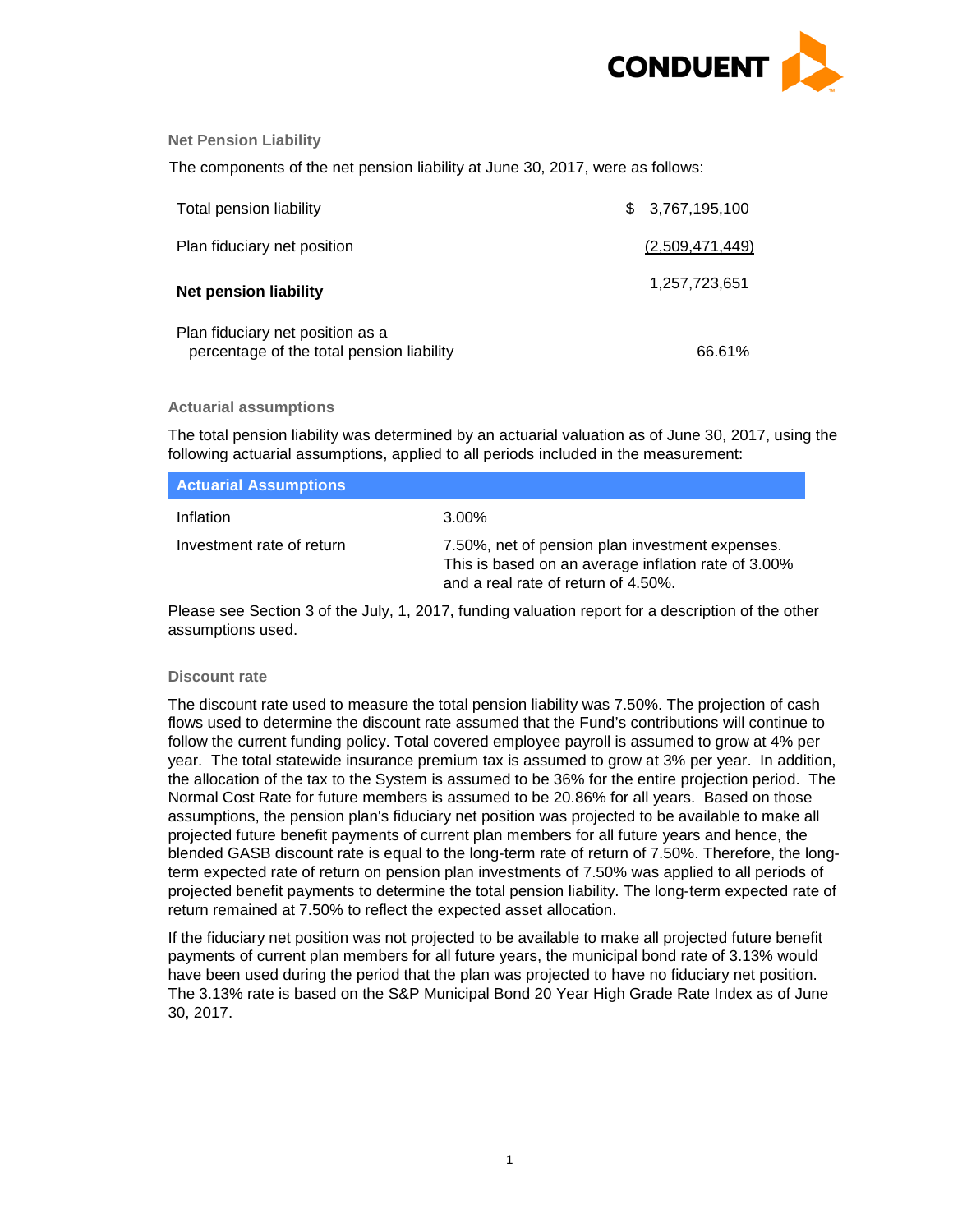

**Sensitivity of the net pension liability to changes in the discount rate**

The following presents the net pension liability, calculated using the discount rate of 7.50%, as well as what the Fund's net pension liability would be if it were calculated using a discount rate that is 1 percentage-point lower (6.50%) or 1-percentage-point higher (8.50%) than the current rate:

|                       | $1\%$           | <b>Current</b>       | $1\%$           |
|-----------------------|-----------------|----------------------|-----------------|
|                       | <b>Decrease</b> | <b>Discount Rate</b> | <b>Increase</b> |
|                       | $(6.50\%)$      | $(7.50\%)$           | $(8.50\%)$      |
| Net Pension Liability | \$1,649,949,319 | \$1,257,723,651      | \$925,321,337   |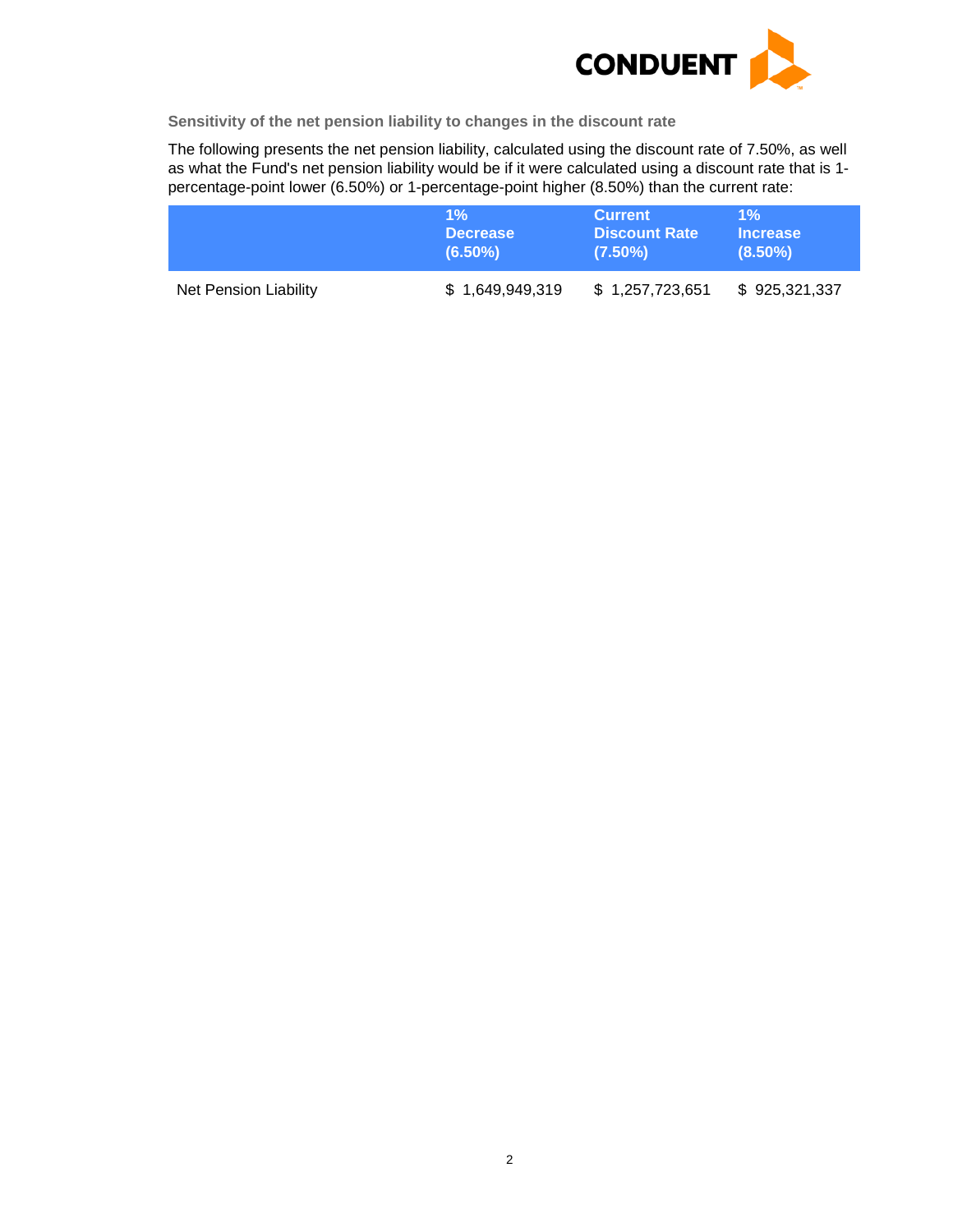

**Schedule of Changes in the Fund's Net Pension Liability and Related Ratios** 

|                                                                            | 2017                |
|----------------------------------------------------------------------------|---------------------|
| <b>Total pension liability</b>                                             |                     |
| Service cost                                                               | \$<br>61,489,198    |
| Interest                                                                   | 257,914,126         |
| Changes of benefit terms                                                   | 0                   |
| Differences between expected and actual experience                         | 170,533,239         |
| Changes of assumptions                                                     | 0                   |
| Benefit payments                                                           | (200, 214, 567)     |
| Net change in total pension liability                                      | \$<br>289,721,996   |
| Total pension liability-beginning                                          | \$<br>3,477,473,104 |
| Total pension liability-ending (a)                                         | \$<br>3,767,195,100 |
| Plan fiduciary net pension                                                 |                     |
| Contributions-employer                                                     | \$<br>128,459,393   |
| Contributions-employee                                                     | 25,236,243          |
| Net investment income                                                      | 302,619,557         |
| Benefit payments, including refunds of employee contributions              | (200, 214, 567)     |
| Administrative expense                                                     | (2,387,774)         |
| Other (Professional services)                                              | 0                   |
| Net change in plan fiduciary net position                                  | \$<br>253,712,852   |
| Plan fiduciary net position-beginning                                      | \$<br>2,255,758,597 |
| Plan fiduciary net position-ending (b)                                     | 2,509,471,449       |
| Net pension liability-ending (a)-(b)                                       | \$<br>1,257,723,651 |
| Plan fiduciary net position as a percentage of the total pension liability | 66.61%              |
| Covered-employee payroll                                                   | \$<br>285,073,253   |
| Net pension liability as a percentage of covered-employee payroll          | 441.19%             |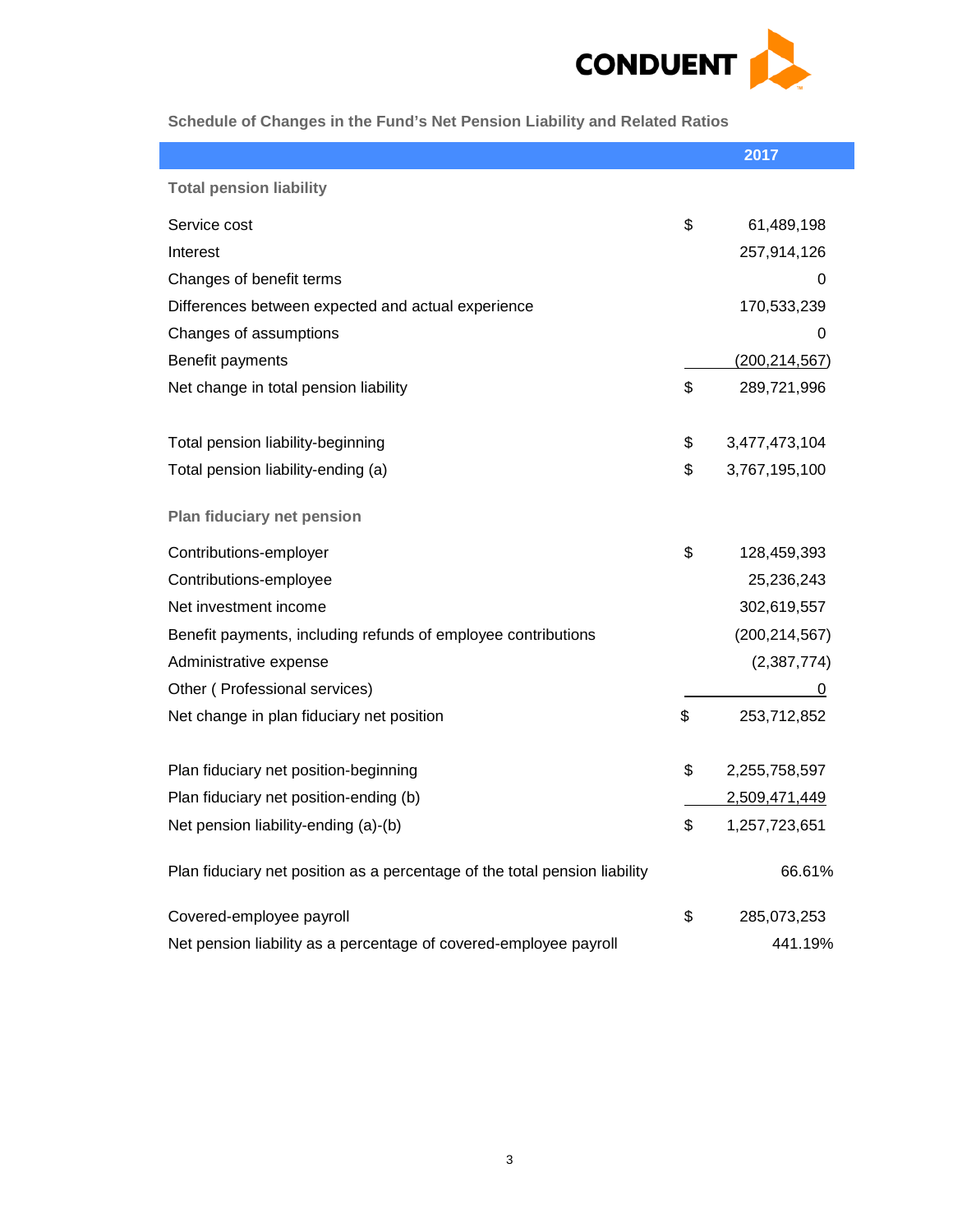

### **Schedule of Fund Contributions**

|                                                                     | 2017          |
|---------------------------------------------------------------------|---------------|
| Actuarially determined contribution                                 | \$141,509,975 |
| Contributions related to the actuarially<br>determined contribution | \$122,700,844 |
| Contribution deficiency (excess)                                    | 18,809,131    |

# **Plan membership**

Please see Section 3 of the July, 1, 2017, funding valuation report for a description of the plan membership.

#### **Benefits provided**

Please see Section 3 of the July, 1, 2017, funding valuation report for a summary of plan provisions.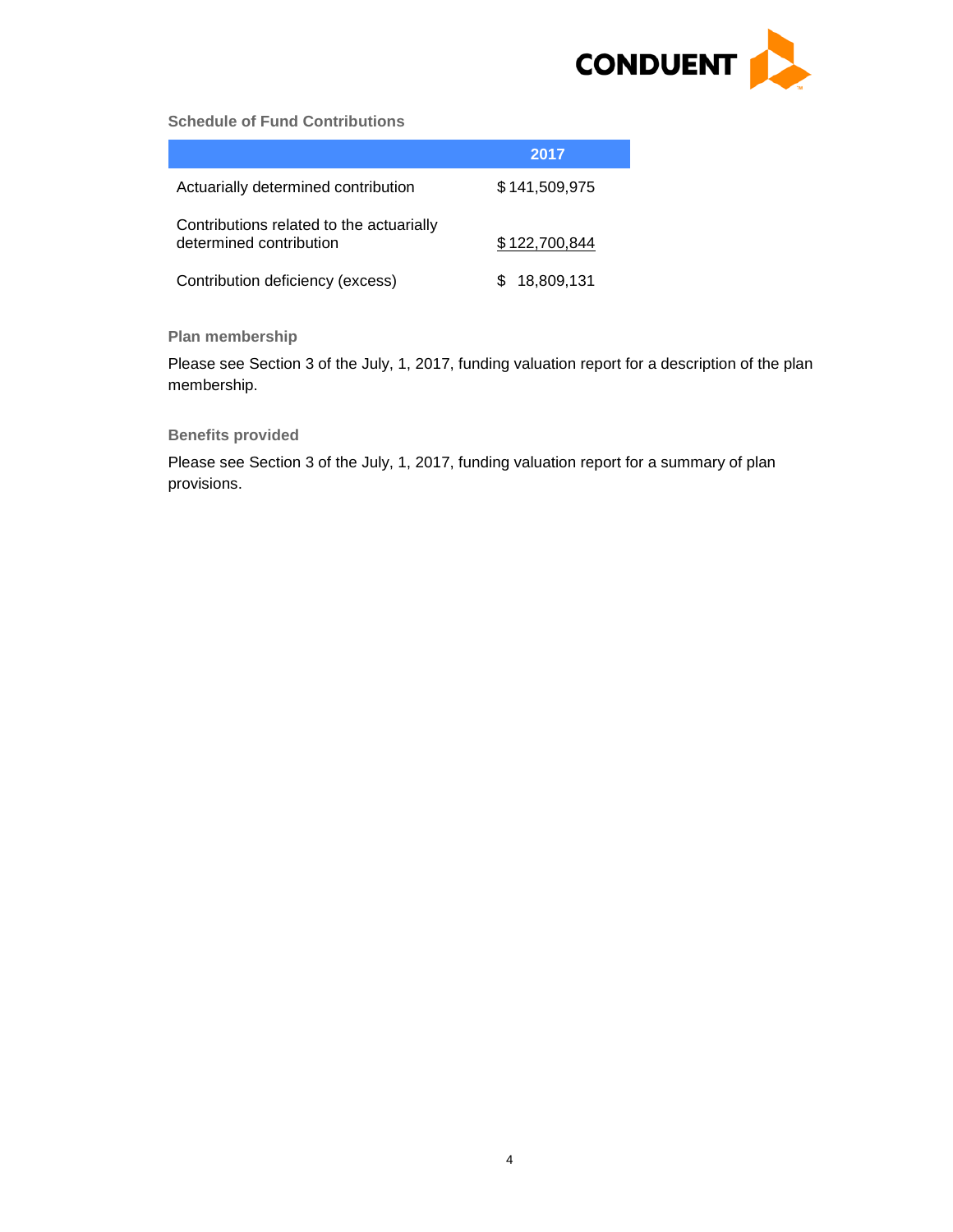

| <b>Table 1 - Projection of Fiduciary Net Position</b> |  |  |  |  |
|-------------------------------------------------------|--|--|--|--|
|-------------------------------------------------------|--|--|--|--|

| <b>Fiscal Year</b> | <b>Beginning Fiduciary</b> | <b>Member</b>        | <b>Employer</b>      | <b>Benefit</b>  |                 | <b>Investment</b> | <b>Ending Fiduciary</b> |
|--------------------|----------------------------|----------------------|----------------------|-----------------|-----------------|-------------------|-------------------------|
| Ending 6/30        | <b>Net Position</b>        | <b>Contributions</b> | <b>Contributions</b> | <b>Payments</b> | <b>Expenses</b> | <b>Earnings</b>   | <b>Net Position</b>     |
| 2017               | \$2,255,758,597            | 24,076,094           | \$132,551,880        | \$233,296,819   | \$3,097,637     | \$166,244,728     | \$2,342,236,843         |
| 2018               | 2,342,236,843              | 24, 157, 515         | 135,741,170          | 245,757,407     | 3,190,566       | 172,388,784       | 2,425,576,339           |
| 2019               | 2,425,576,339              | 24,284,842           | 139,085,703          | 259,059,667     | 3,286,283       | 178,273,746       | 2,504,874,680           |
| 2020               | 2,504,874,680              | 24,363,444           | 142,463,712          | 273,825,695     | 3,384,871       | 183,801,056       | 2,578,292,326           |
| 2021               | 2,578,292,326              | 24,350,036           | 145,821,183          | 289,965,815     | 3,486,417       | 188,832,463       | 2,643,843,776           |
| 2022               | 2,643,843,776              | 24,276,284           | 149,202,963          | 307,194,191     | 3,591,010       | 193,232,394       | 2,699,770,216           |
| 2023               | 2,699,770,216              | 24, 182, 139         | 152,664,919          | 325,436,563     | 3,698,740       | 196,875,198       | 2,744,357,169           |
| 2024               | 2,744,357,169              | 24,081,249           | 156,228,352          | 345,348,522     | 3,809,702       | 199,609,432       | 2,775,117,978           |
| 2025               | 2,775,117,978              | 23,911,905           | 159,815,366          | 367,509,546     | 3,923,993       | 201,222,115       | 2,788,633,825           |
| 2026               | 2,788,633,825              | 23,584,619           | 163,311,568          | 391,466,946     | 4,041,713       | 201,465,994       | 2,781,487,347           |
| 2027               | 2,781,487,347              | 23,192,572           | 166,843,386          | 229,952,971     | 4,162,964       | 206,988,435       | 2,944,395,805           |
| 2028               | 2,944,395,805              | 22,732,594           | 170,410,400          | 238,662,141     | 4,287,853       | 218,995,689       | 3,113,584,494           |
| 2029               | 3,113,584,494              | 22,231,942           | 174,052,400          | 247,971,271     | 4,416,489       | 231,452,993       | 3,288,934,069           |
| 2030               | 3,288,934,069              | 21,656,303           | 177,728,159          | 258,229,863     | 4,548,984       | 244,335,743       | 3,469,875,427           |
| 2031               | 3,469,875,427              | 20,986,137           | 181,416,049          | 268,949,169     | 4,685,454       | 257,617,731       | 3,656,260,721           |
| 2032               | 3,656,260,721              | 20,263,239           | 185, 175, 396        | 280,691,591     | 4,826,018       | 271,270,881       | 3,847,452,628           |
| 2033               | 3,847,452,628              | 19,342,268           | 188,819,048          | 293,372,319     | 4,970,799       | 285,238,267       | 4,042,509,093           |
| 2034               | 4,042,509,093              | 18,299,209           | 192,451,659          | 307,597,077     | 5,119,923       | 299,433,578       | 4,239,976,539           |
| 2035               | 4,239,976,539              | 17,210,357           | 196, 178, 428        | 322,189,824     | 5,273,521       | 313,797,779       | 4,439,699,758           |
| 2036               | 4,439,699,758              | 16,166,991           | 200, 124, 447        | 337,063,303     | 5,431,727       | 328,330,405       | 4,641,826,571           |
| 2037               | 4,641,826,571              | 15,114,327           | 204,222,481          | 347,721,970     | 5,594,679       | 343,203,578       | 4,851,050,308           |
| 2038               | 4,851,050,308              | 13,983,443           | 208,386,817          | 356,055,379     | 5,762,519       | 358,694,023       | 5,070,296,693           |
| 2039               | 5,070,296,693              | 12,775,745           | 212,624,586          | 364,703,134     | 5,935,395       | 374,924,281       | 5,299,982,776           |
| 2040               | 5,299,982,776              | 11,589,207           | 217,070,335          | 373,741,993     | 6,113,457       | 391,931,362       | 5,540,718,230           |
| 2041               | 5,540,718,230              | 10,291,417           | 221,555,184          | 382,008,905     | 6,296,861       | 409,792,717       | 5,794,051,782           |
| 2042               | 5,794,051,782              | 8,994,537            | 226, 232, 728        | 390,878,061     | 6,485,767       | 428,583,680       | 6,060,498,899           |
| 2043               | 6,060,498,899              | 7,755,828            | 231,184,396          | 401,540,592     | 6,680,340       | 448,304,152       | 6,339,522,343           |
| 2044               | 6,339,522,343              | 6,562,164            | 236,399,047          | 408,351,346     | 6,880,750       | 469,120,806       | 6,636,372,264           |
| 2045               | 6,636,372,264              | 5,498,929            | 241,995,553          | 412, 184, 135   | 7,087,173       | 491,402,742       | 6,955,998,180           |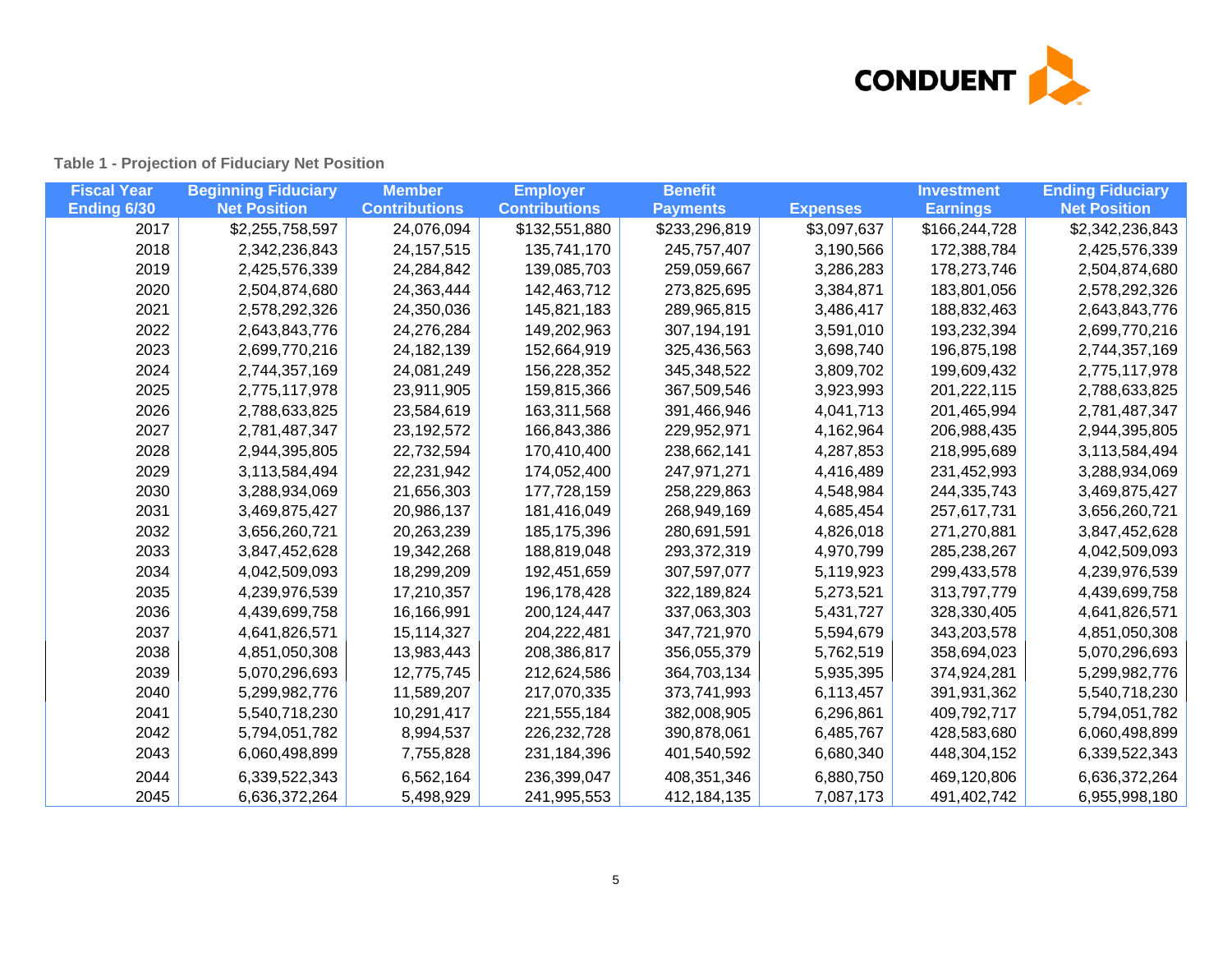

| <b>Fiscal Year</b><br><b>Ending 6/30</b> | <b>Beginning Fiduciary</b><br><b>Net Position</b> | <b>Member</b><br><b>Contributions</b> | <b>Employer</b><br><b>Contributions</b> | <b>Benefit</b><br><b>Payments</b> | <b>Expenses</b> | <b>Investment</b><br><b>Earnings</b> | <b>Ending Fiduciary</b><br><b>Net Position</b> |
|------------------------------------------|---------------------------------------------------|---------------------------------------|-----------------------------------------|-----------------------------------|-----------------|--------------------------------------|------------------------------------------------|
| 2046                                     | 6,955,998,180                                     | 4,619,991                             | 248,051,453                             | 415,940,820                       | 7,299,788       | 515,419,154                          | 7,300,848,170                                  |
| 2047                                     | 7,300,848,170                                     | 3,730,328                             | 254,316,510                             | 419,370,602                       | 7,518,782       | 541,346,481                          | 7,673,352,105                                  |
| 2048                                     | 7,673,352,105                                     | 2,774,965                             | 260,725,252                             | 420,931,420                       | 7,744,345       | 569,419,303                          | 8,077,595,860                                  |
| 2049                                     | 8,077,595,860                                     | 1,928,050                             | 267,514,365                             | 420,683,204                       | 7,976,675       | 599,956,973                          | 8,518,335,369                                  |
| 2050                                     | 8,518,335,369                                     | 1,380,080                             | 274,942,301                             | 424,801,276                       | 8,215,975       | 633,105,324                          | 8,994,745,823                                  |
| 2051                                     | 8,994,745,823                                     | 811,886                               | 282,596,118                             | 430,297,585                       | 8,462,454       | 668,885,554                          | 9,508,279,342                                  |
| 2052                                     | 9,508,279,342                                     | 140,525                               | 290,374,414                             | 406,052,302                       | 8,716,328       | 708,545,673                          | 10,092,571,324                                 |
| 2053                                     | 10,092,571,324                                    |                                       | 299,120,816                             | 392,637,847                       | 8,977,818       | 753,168,777                          | 10,743,245,252                                 |

## **Table 1 - Projection of Fiduciary Net Position**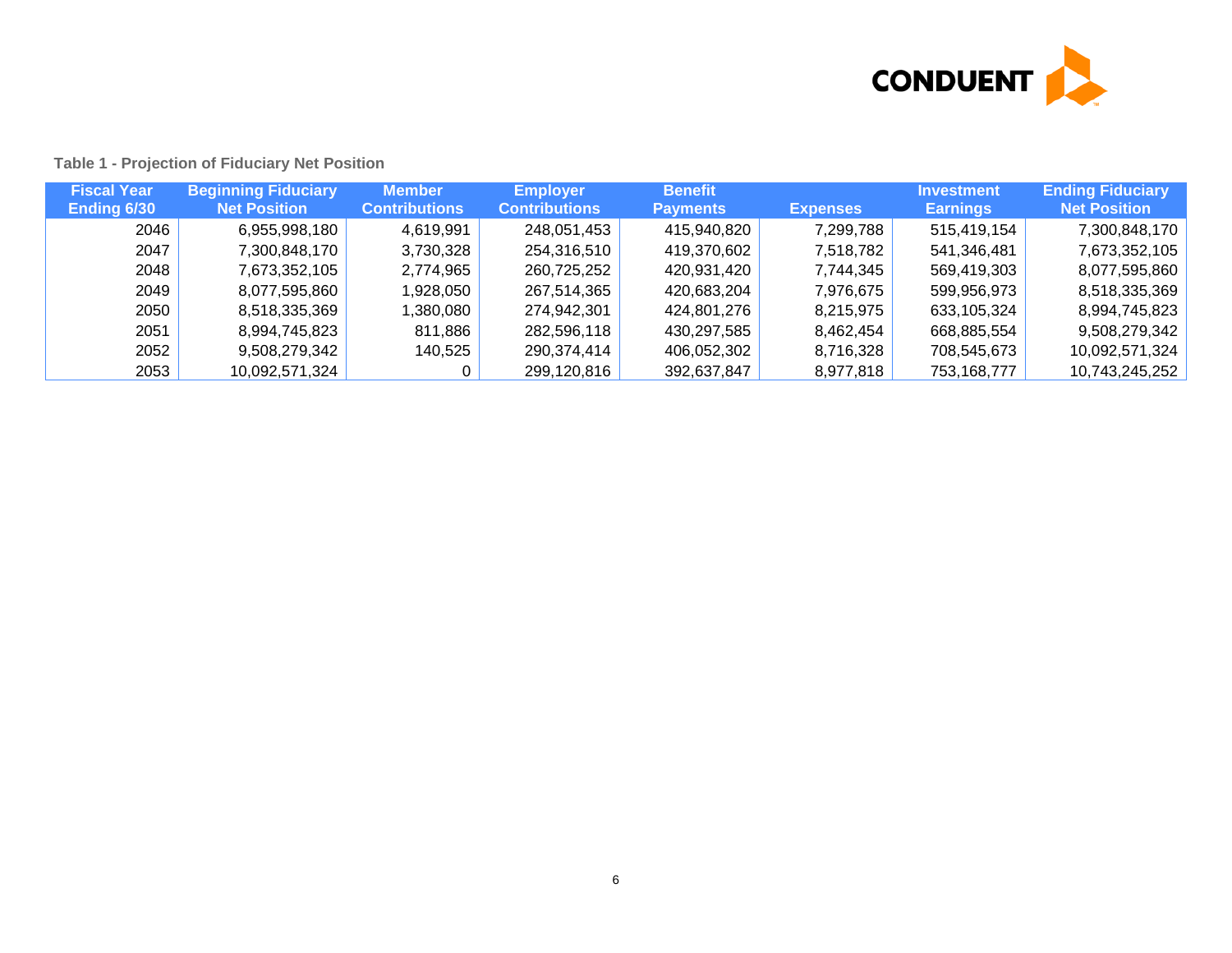

# **Table 2: Actuarial Present Value of Projected Benefit Payments**

|                                   |                                                   |                                   |                       | <b>Benefit Payments</b><br><b>Present Value of Benefit Payments</b> |                                   |                                     |                                                           |
|-----------------------------------|---------------------------------------------------|-----------------------------------|-----------------------|---------------------------------------------------------------------|-----------------------------------|-------------------------------------|-----------------------------------------------------------|
| <b>Fiscal Year</b><br>Ending 6/30 | <b>Beginning Fiduciary</b><br><b>Net Position</b> | <b>Benefit</b><br><b>Payments</b> | <b>Funded Portion</b> | <b>Unfunded</b><br><b>Portion</b>                                   | <b>Funded Portion</b><br>at 7.50% | <b>Unfunded</b><br>Portion at 3.13% | <b>Using a Single</b><br><b>Discount Rate of</b><br>7.50% |
| 2017                              | \$2,255,758,597                                   | \$233,296,819                     | \$233,296,819         | \$0                                                                 | \$225,011,433                     | \$0                                 | \$225,011,433                                             |
| 2018                              | 2,342,236,843                                     | 245,757,407                       | 245,757,407           | 0                                                                   | 220,492,550                       | 0                                   | 220,492,550                                               |
| 2019                              | 2,425,576,339                                     | 259,059,667                       | 259,059,667           | 0                                                                   | 216,211,427                       | 0                                   | 216,211,427                                               |
| 2020                              | 2,504,874,680                                     | 273,825,695                       | 273,825,695           | 0                                                                   | 212,590,853                       | 0                                   | 212,590,853                                               |
| 2021                              | 2,578,292,326                                     | 289,965,815                       | 289,965,815           | 0                                                                   | 209,415,446                       | 0                                   | 209,415,446                                               |
| 2022                              | 2,643,843,776                                     | 307,194,191                       | 307,194,191           | $\mathbf 0$                                                         | 206,379,448                       | 0                                   | 206,379,448                                               |
| 2023                              | 2,699,770,216                                     | 325,436,563                       | 325,436,563           | 0                                                                   | 203,381,444                       | 0                                   | 203,381,444                                               |
| 2024                              | 2,744,357,169                                     | 345,348,522                       | 345,348,522           | 0                                                                   | 200,767,828                       | 0                                   | 200,767,828                                               |
| 2025                              | 2,775,117,978                                     | 367,509,546                       | 367,509,546           | 0                                                                   | 198,745,214                       | 0                                   | 198,745,214                                               |
| 2026                              | 2,788,633,825                                     | 391,466,946                       | 391,466,946           | 0                                                                   | 196,931,273                       | 0                                   | 196,931,273                                               |
| 2027                              | 2,781,487,347                                     | 229,952,971                       | 229,952,971           | $\mathbf 0$                                                         | 107,609,385                       | 0                                   | 107,609,385                                               |
| 2028                              | 2,944,395,805                                     | 238,662,141                       | 238,662,141           | 0                                                                   | 103,892,978                       | 0                                   | 103,892,978                                               |
| 2029                              | 3,113,584,494                                     | 247,971,271                       | 247,971,271           | $\mathbf 0$                                                         | 100,414,300                       | 0                                   | 100,414,300                                               |
| 2030                              | 3,288,934,069                                     | 258,229,863                       | 258,229,863           | 0                                                                   | 97,272,975                        | 0                                   | 97,272,975                                                |
| 2031                              | 3,469,875,427                                     | 268,949,169                       | 268,949,169           | 0                                                                   | 94,242,647                        | 0                                   | 94,242,647                                                |
| 2032                              | 3,656,260,721                                     | 280,691,591                       | 280,691,591           | $\pmb{0}$                                                           | 91,495,178                        | $\Omega$                            | 91,495,178                                                |
| 2033                              | 3,847,452,628                                     | 293,372,319                       | 293,372,319           | 0                                                                   | 88,956,866                        | 0                                   | 88,956,866                                                |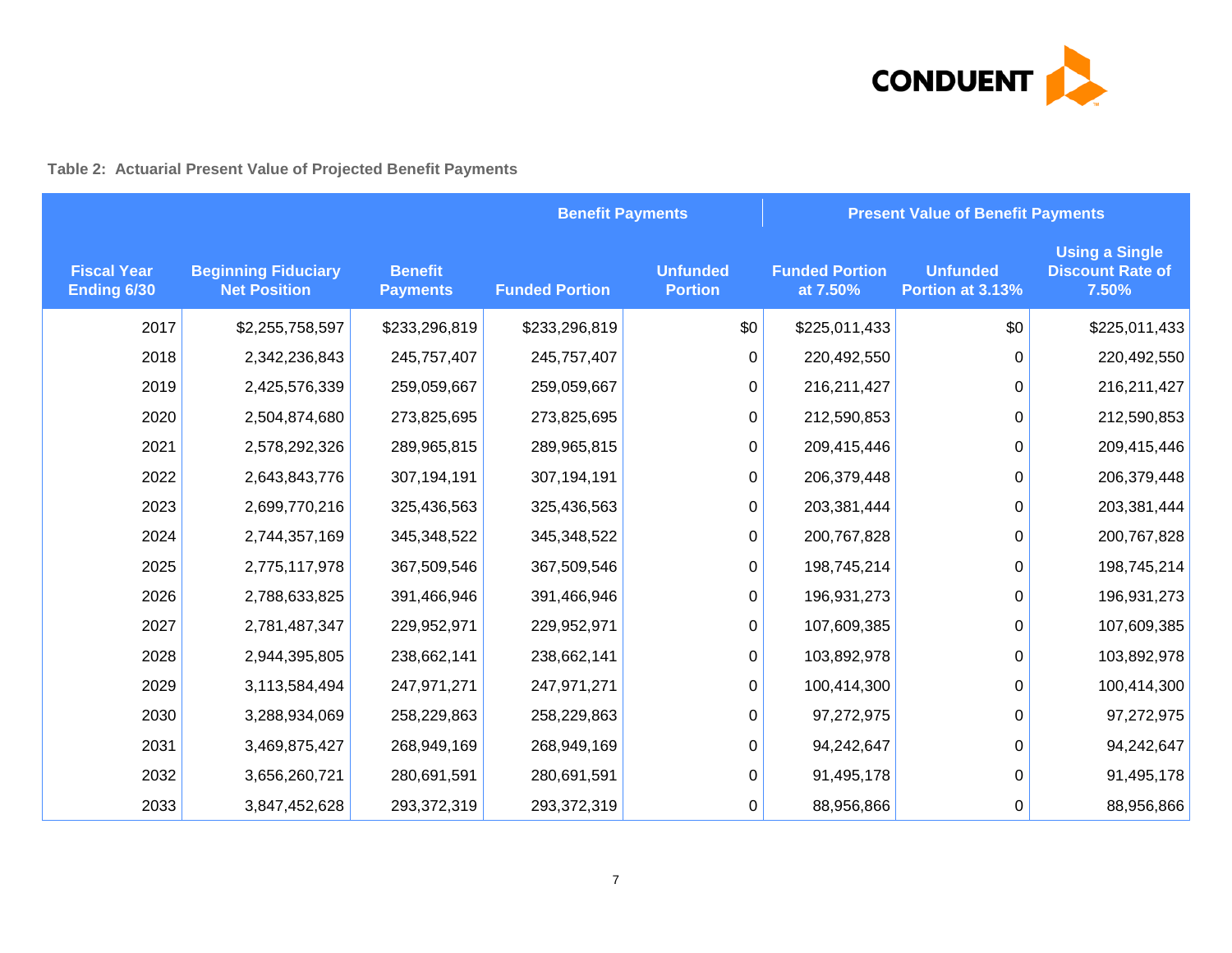

# **Table 2: Actuarial Present Value of Projected Benefit Payments**

|                                   |                                                   |                                   | <b>Benefit Payments</b><br><b>Present Value of Benefit Payments</b> |                                   |                                   |                                     |                                                           |
|-----------------------------------|---------------------------------------------------|-----------------------------------|---------------------------------------------------------------------|-----------------------------------|-----------------------------------|-------------------------------------|-----------------------------------------------------------|
| <b>Fiscal Year</b><br>Ending 6/30 | <b>Beginning Fiduciary</b><br><b>Net Position</b> | <b>Benefit</b><br><b>Payments</b> | <b>Funded Portion</b>                                               | <b>Unfunded</b><br><b>Portion</b> | <b>Funded Portion</b><br>at 7.50% | <b>Unfunded</b><br>Portion at 3.13% | <b>Using a Single</b><br><b>Discount Rate of</b><br>7.50% |
| 2034                              | 4,042,509,093                                     | 307,597,077                       | 307,597,077                                                         | $\mathbf 0$                       | 86,762,904                        | 0                                   | 86,762,904                                                |
| 2035                              | 4,239,976,539                                     | 322,189,824                       | 322,189,824                                                         | 0                                 | 84,538,635                        | 0                                   | 84,538,635                                                |
| 2036                              | 4,439,699,758                                     | 337,063,303                       | 337,063,303                                                         | 0                                 | 82,270,932                        | 0                                   | 82,270,932                                                |
| 2037                              | 4,641,826,571                                     | 347,721,970                       | 347,721,970                                                         | $\mathbf 0$                       | 78,951,178                        | 0                                   | 78,951,178                                                |
| 2038                              | 4,851,050,308                                     | 356,055,379                       | 356,055,379                                                         | 0                                 | 75,203,070                        | 0                                   | 75,203,070                                                |
| 2039                              | 5,070,296,693                                     | 364,703,134                       | 364,703,134                                                         | 0                                 | 71,655,421                        | 0                                   | 71,655,421                                                |
| 2040                              | 5,299,982,776                                     | 373,741,993                       | 373,741,993                                                         | 0                                 | 68,308,223                        | $\Omega$                            | 68,308,223                                                |
| 2041                              | 5,540,718,230                                     | 382,008,905                       | 382,008,905                                                         | 0                                 | 64,948,049                        | 0                                   | 64,948,049                                                |
| 2042                              | 5,794,051,782                                     | 390,878,061                       | 390,878,061                                                         | 0                                 | 61,819,496                        | 0                                   | 61,819,496                                                |
| 2043                              | 6,060,498,899                                     | 401,540,592                       | 401,540,592                                                         | $\mathbf 0$                       | 59,075,193                        | 0                                   | 59,075,193                                                |
| 2044                              | 6,339,522,343                                     | 408,351,346                       | 408,351,346                                                         | 0                                 | 55,885,768                        | 0                                   | 55,885,768                                                |
| 2045                              | 6,636,372,264                                     | 412,184,135                       | 412,184,135                                                         | 0                                 | 52,474,709                        | 0                                   | 52,474,709                                                |
| 2046                              | 6,955,998,180                                     | 415,940,820                       | 415,940,820                                                         | 0                                 | 49,258,575                        | 0                                   | 49,258,575                                                |
| 2047                              | 7,300,848,170                                     | 419,370,602                       | 419,370,602                                                         | 0                                 | 46,199,771                        | 0                                   | 46,199,771                                                |
| 2048                              | 7,673,352,105                                     | 420,931,420                       | 420,931,420                                                         | $\mathbf 0$                       | 43,136,482                        | 0                                   | 43,136,482                                                |
| 2049                              | 8,077,595,860                                     | 420,683,204                       | 420,683,204                                                         | 0                                 | 40,103,298                        | 0                                   | 40,103,298                                                |
| 2050                              | 8,518,335,369                                     | 424,801,276                       | 424,801,276                                                         | 0                                 | 37,670,576                        | 0                                   | 37,670,576                                                |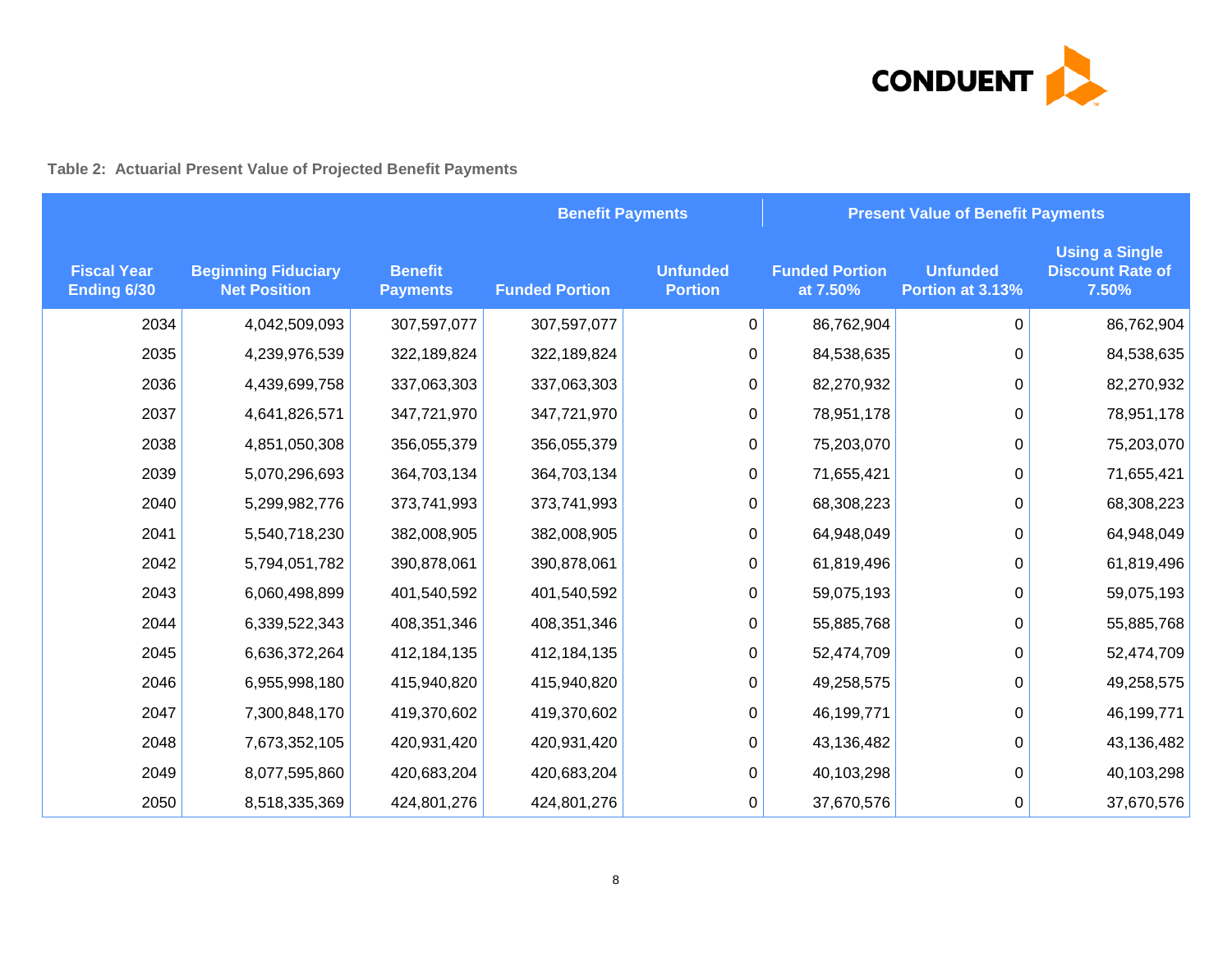

# **Table 2: Actuarial Present Value of Projected Benefit Payments**

|                                   |                                                   |                                   | <b>Benefit Payments</b> |                                   | <b>Present Value of Benefit Payments</b> |                              |                                                           |
|-----------------------------------|---------------------------------------------------|-----------------------------------|-------------------------|-----------------------------------|------------------------------------------|------------------------------|-----------------------------------------------------------|
| <b>Fiscal Year</b><br>Ending 6/30 | <b>Beginning Fiduciary</b><br><b>Net Position</b> | <b>Benefit</b><br><b>Payments</b> | <b>Funded Portion</b>   | <b>Unfunded</b><br><b>Portion</b> | <b>Funded Portion</b><br>at 7.50%        | Unfunded<br>Portion at 3.13% | <b>Using a Single</b><br><b>Discount Rate of</b><br>7.50% |
| 2051                              | 8,994,745,823                                     | 430,297,585                       | 430,297,585             | 0                                 | 35,495,794                               |                              | 35,495,794                                                |
| 2052                              | 9,508,279,342                                     | 406,052,302                       | 406,052,302             | 0                                 | 31,158,855                               |                              | 31,158,855                                                |
| 2053                              | 10,092,571,324                                    | 392,637,847                       | 392,637,847             | 0                                 | 28,027,426                               |                              | 28,027,426                                                |